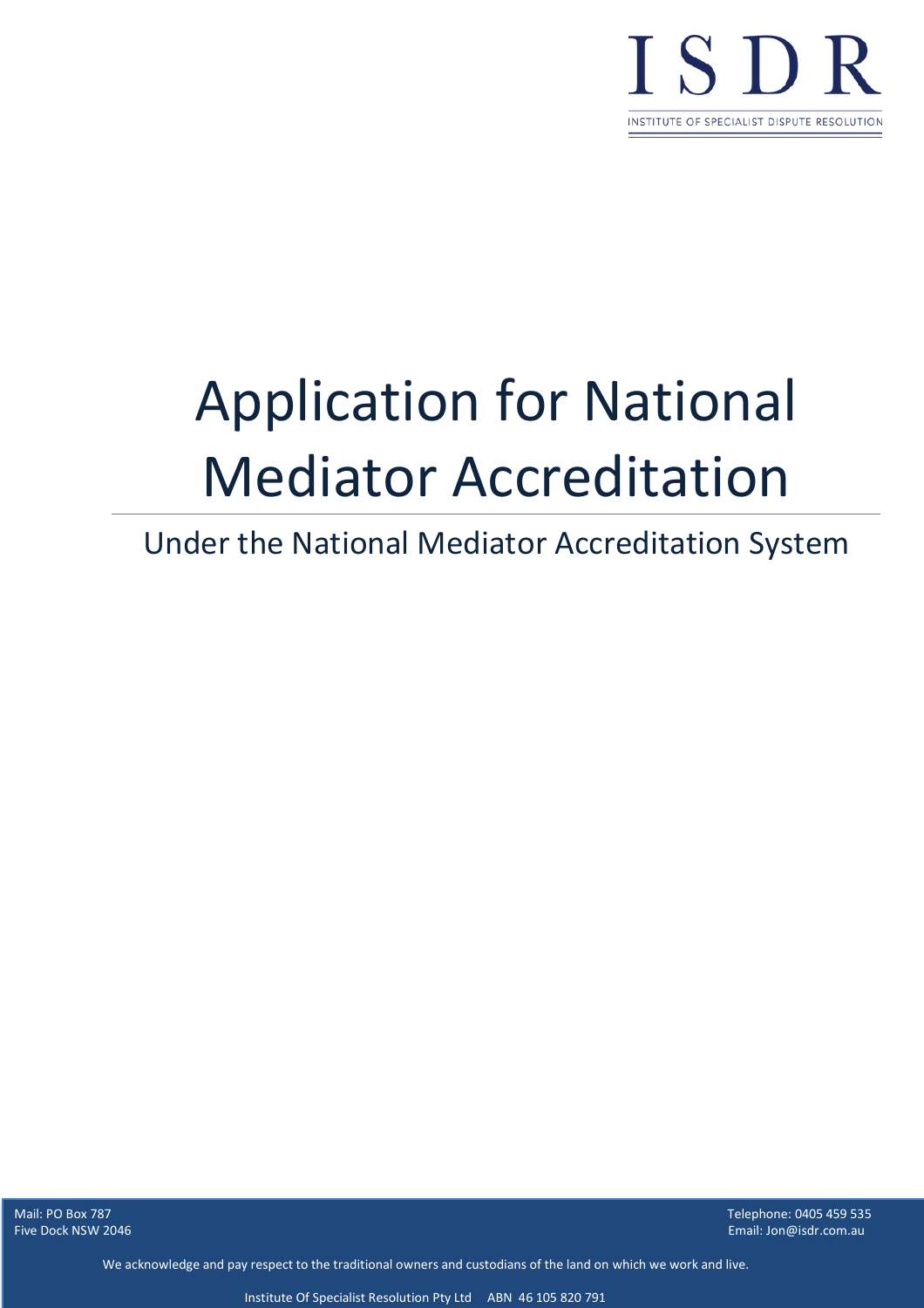

# **INTRODUCTION**

The National Mediator Accreditation System (the "NMAS") promotes quality, consistency and accountability of mediators accredited under that system in Australia. This application should be read in conjunction with the *Approval Standards* and the *Practice Standards* under the NMAS as revised and in force from 1 July 2015.

The *Approval Standards* (Part II of the NMAS) apply to any person seeking accreditation and also to mediators who are already accredited under the NMAS. The *Approval Standards* specify the training, assessment, personal qualities and experience required of NMAS accredited mediators and for their renewal of accreditation.

The *Practice Standards* (part III of the NMAS) apply to NMAS accredited mediators. The *Practice Standards*: (i) specify the minimum practice and competency requirements of a NMAS accredited mediator; (ii) inform participants and others about what they can expect of the mediation process and of a NMAS accredited mediator and (iii) should be read in conjunction with the *Approval Standards* referred to above.

Mediators, in order to maintain approval, must continue to comply with the *Practice Standards* and seek renewal of approval in accordance with section 3 of the *Approval Standards* every two years. Mediators seeking accreditation must provide evidence to the RMAB that they have, within the two-year cycle, conducted a minimum of 25 hours of mediation, co-mediation or conciliation, and a minimum of 25 hours of continuing professional development. For further information on the requirements for renewal of accreditation, please refer to section 3 of the *Approval Standards*.

The Institute of Specialist Dispute Resolution (ISDR) is a Recognised Mediator Accreditation Body (RMAB) under the NMAS.

**Five Dock NSW 2046** 

Mail: PO Box 787 Telephone: 0405 459 535 Email: Jon@isdr.com.au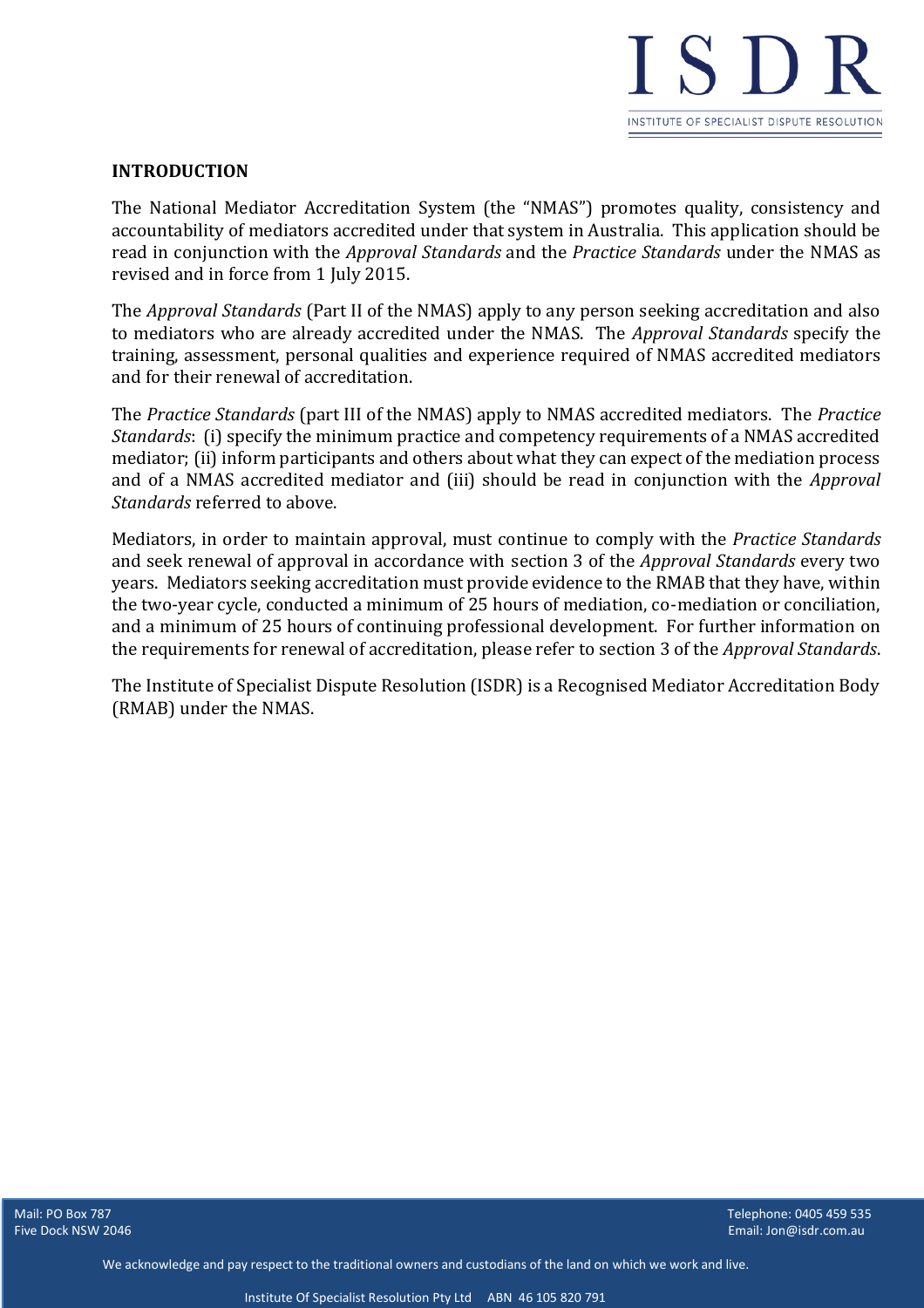

#### **SECTION 1: PERSONAL DETAILS**

| <b>FIRST NAME:</b>                  | <b>SURNAME:</b> |
|-------------------------------------|-----------------|
|                                     |                 |
| <b>POSTAL ADDRESS:</b>              |                 |
|                                     |                 |
|                                     |                 |
| STATE/TERRITORY:                    | POSTCODE:       |
|                                     |                 |
| TEL:                                | MOB:            |
|                                     |                 |
| EMAIL:                              |                 |
|                                     |                 |
| OCCUPATION/EMPLOYER:                |                 |
|                                     |                 |
|                                     |                 |
| NAME TO BE DISPLAYED ON CERTIFICATE |                 |
|                                     |                 |
|                                     |                 |
|                                     |                 |
|                                     |                 |
|                                     |                 |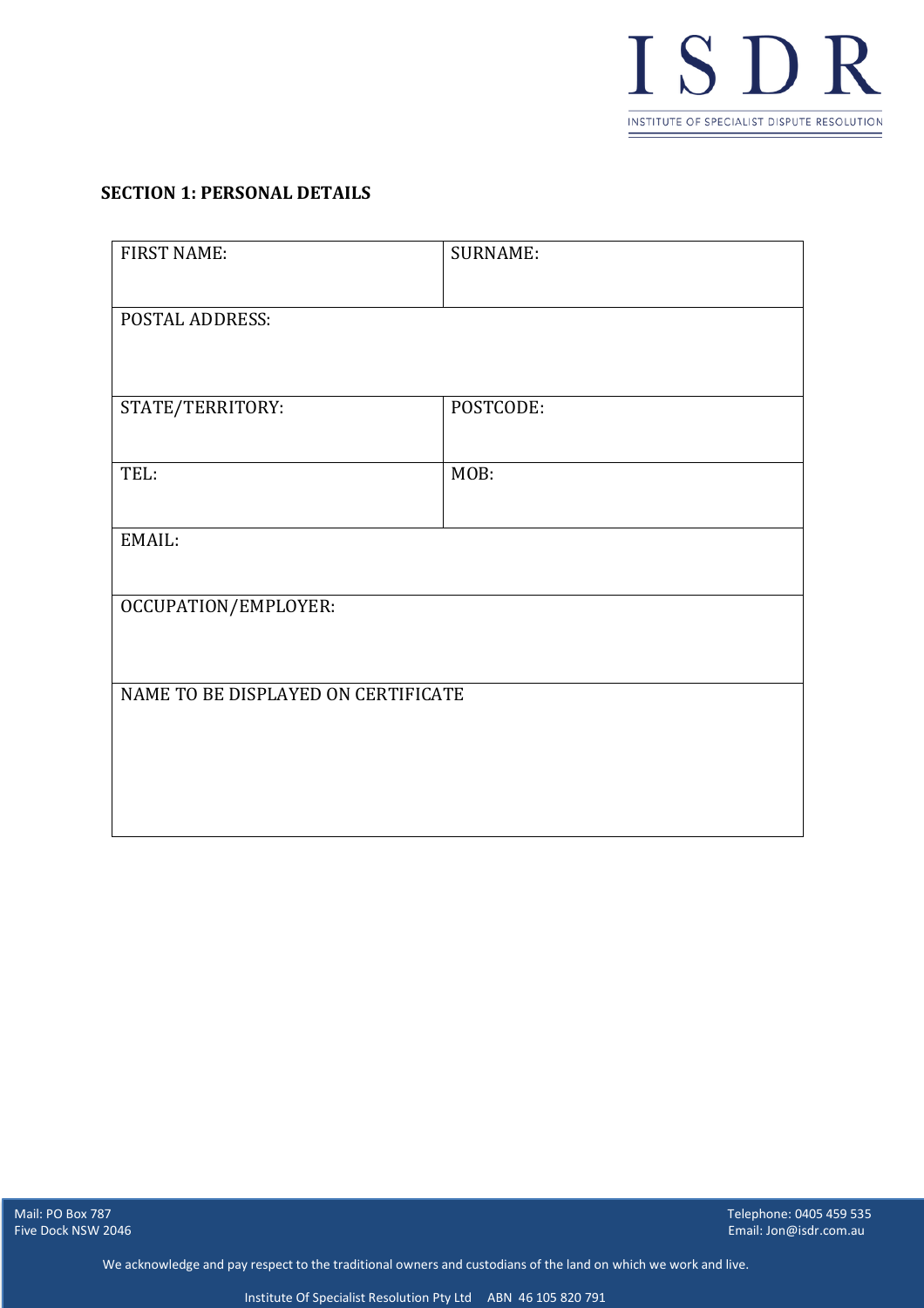

#### **SECTION 2: REFERENCES**

Applicants need to provide evidence of "good character" in the form of references from two members of their community who have known them for more than three years. These references should provide evidence that you are regarded as honest and fair and that you are regarded as suited to practice mediation by reference to your life, social and work experience.

| Name of Referee #1                |     |     |     |
|-----------------------------------|-----|-----|-----|
| <b>Address</b>                    |     |     |     |
|                                   |     |     |     |
| Telephone                         | (w) | (m) | (f) |
| Email                             |     |     |     |
| <b>Occupation</b>                 |     |     |     |
| <b>Relationship to Applicant:</b> |     |     |     |

| Name of Referee #2                |     |     |     |
|-----------------------------------|-----|-----|-----|
| <b>Address</b>                    |     |     |     |
|                                   |     |     |     |
| Telephone/Fax                     | (w) | (m) | (f) |
| Email                             |     |     |     |
| <b>Occupation</b>                 |     |     |     |
| <b>Relationship to Applicant:</b> |     |     |     |

#### **Please attach 2 references**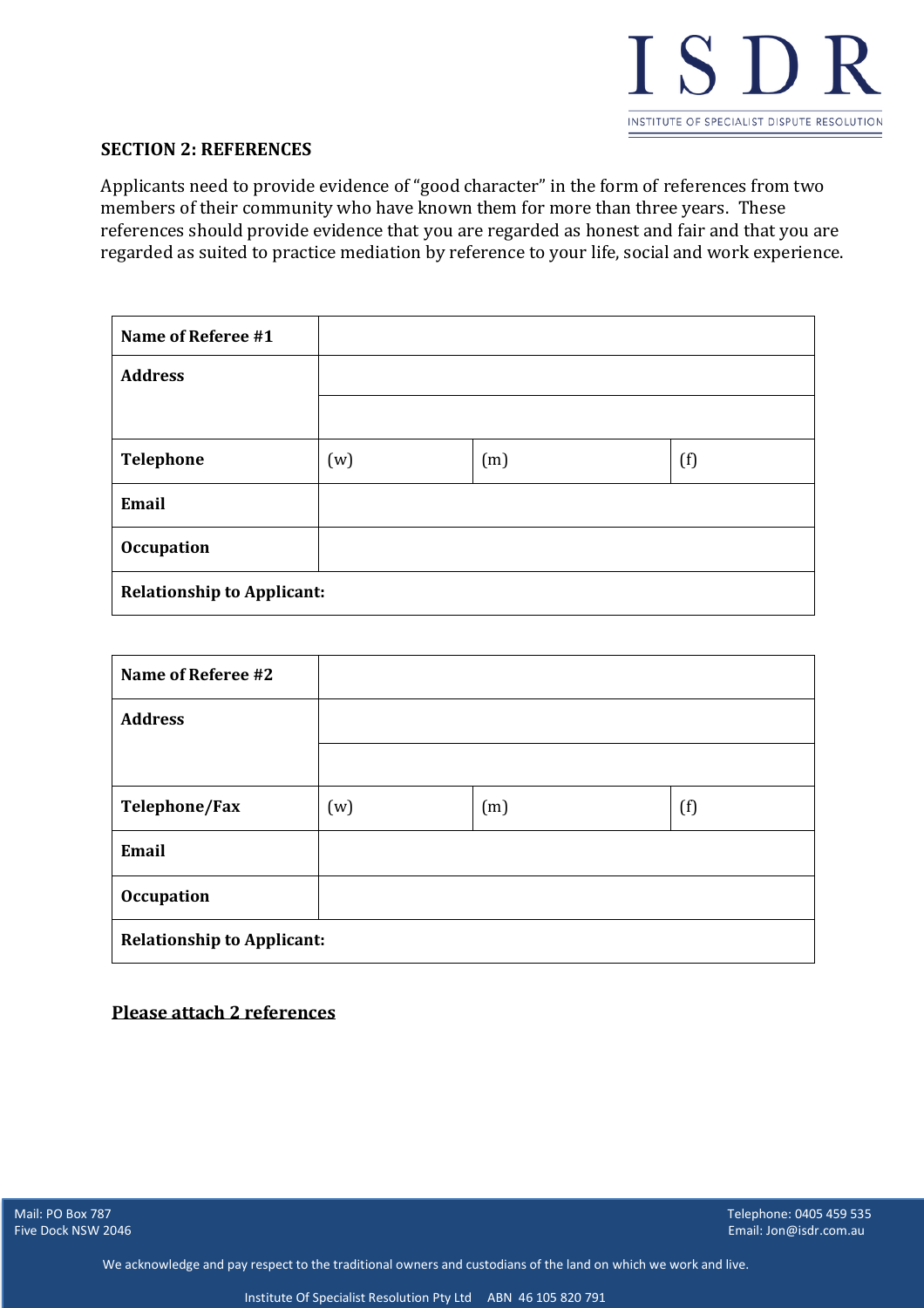

#### **SECTION 3: DECLARATIONS**

- a) I declare that I meet the requirements of a police check in my state/territory and that I am without any serious conviction or impairment that could influence my capacity to discharge my obligations in a competent, honest and appropriate manner.
- b) I have not been "disqualified" from, or had any conditions imposed upon, any type of professional practice (for example, by a Law Society or Medical Association). If you cannot make this declaration, please explain the circumstances under which you have been disqualified or had conditions imposed upon your practice.
- c) To the best of my knowledge I comply with, and I will continue to comply with, the NMAS *Approval Standards* and *Practice Standards*, with any relevant legislation, professional standards and any other requirements that may be relevant.
- d) I have not ever been refused NMAS accreditation or accreditation renewal or had my accreditation suspended or cancelled.
- e) I acknowledge that ISDR, as a RMAB, is obliged to provide information concerning the status of my accreditation (including lapse, suspension, cancellation or reinstatement) to the Mediator Standards Board and may disclose information in order to ensure the National Register of Nationally Accredited Mediators is current.

| Signed: | Date: |
|---------|-------|
|         |       |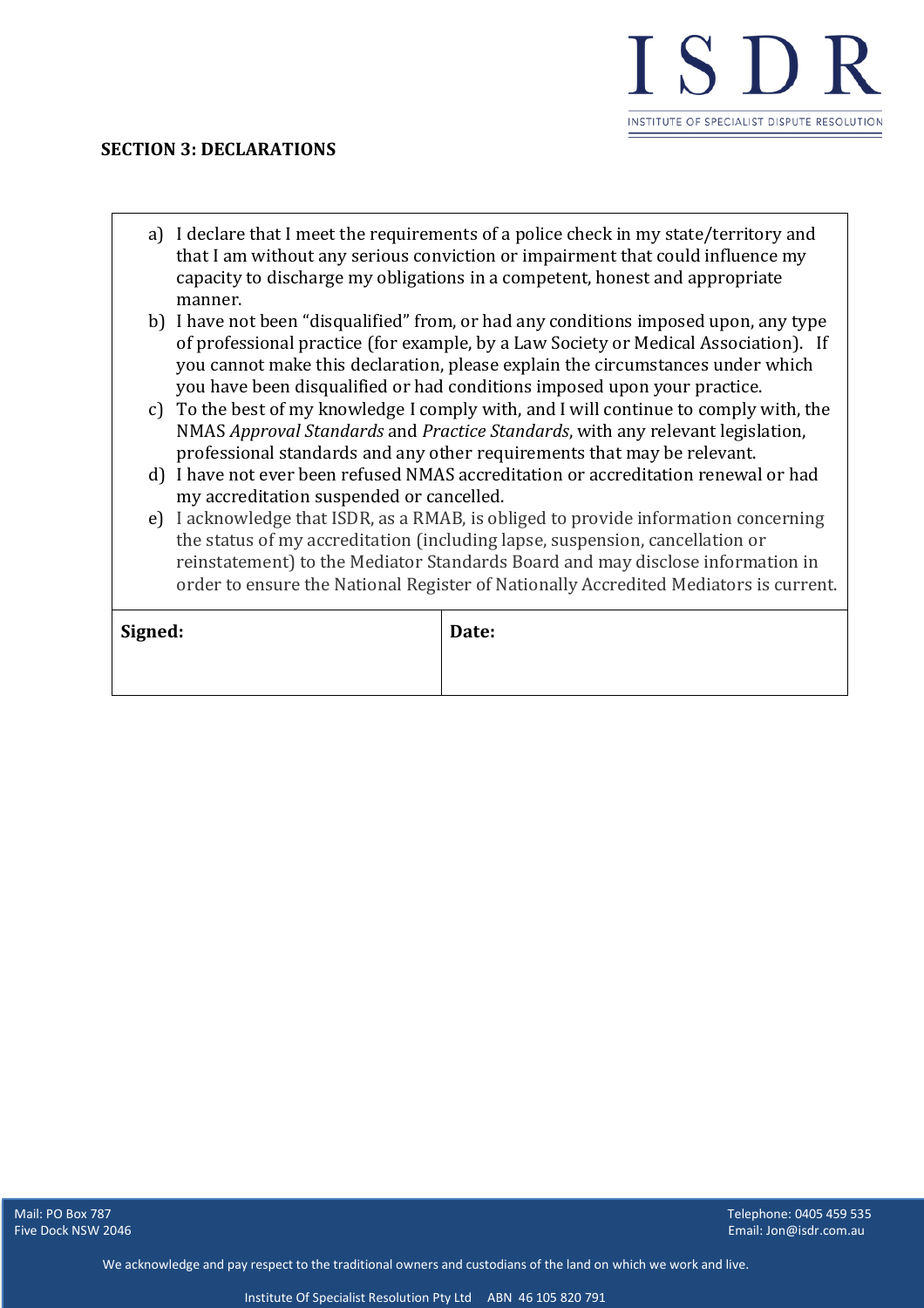

# **SECTION 4: EVIDENCE OF TRAINING & EDUCATION**

**Please complete this section if you have undertaken mediation training after 2008 and you are NOT applying to be accredited under any of the alternative training and assessment pathways set forth in Section 2.5 of the** *Approval Standards***.**

*If your accreditation application is based on any of the alternative threshold training and education requirements set forth in Section 2.5 of the* **Approval Standards***, please proceed to Section 5.*

#### **Please tick as appropriate.**

| I have completed a training course that consisted of 38+ hours (which may be<br>constituted by more than one mediation workshop provided not more than<br>24 months has passes between workshops)                                                                                                                                                                          |  |
|----------------------------------------------------------------------------------------------------------------------------------------------------------------------------------------------------------------------------------------------------------------------------------------------------------------------------------------------------------------------------|--|
| This training course was lead by a minimum of two instructors in which the<br>principal trainer has more than three years' experience both as a NMAS<br>accredited mediator and as an instructor;                                                                                                                                                                          |  |
| This training course had sufficient coaches for each trainee to be observed<br>performing as mediator by different coaches in two simulated mediations,<br>each of at least 1.5 hours in duration, and written, debriefing coaching<br>feedback in respect of these two simulated mediations was provided to the<br>participant by different members of the training team. |  |
| This training course involved each course participant in at least nine<br>simulated mediation sessions and in at least three simulations each course<br>participant performs the role of mediator.                                                                                                                                                                         |  |
| I have been assessed in the role of mediator in a simulated mediation<br>assessment (role-play) of no less than 1.5 hours.                                                                                                                                                                                                                                                 |  |
| I have received written feedback from the role play assessment referred to<br>above outlining my capabilities across the core competencies from an<br>assessor who was not one of the lead trainers and who is accredited under the<br><b>NMAS Approval Standards.</b>                                                                                                     |  |
| <b>Training Provider:</b>                                                                                                                                                                                                                                                                                                                                                  |  |
|                                                                                                                                                                                                                                                                                                                                                                            |  |
| <b>Lead Trainer:</b>                                                                                                                                                                                                                                                                                                                                                       |  |
| <b>Course Dates:</b>                                                                                                                                                                                                                                                                                                                                                       |  |

Five Dock NSW 2046

المستقل بين المستقل المستقل المستقل المستقل بين المستقل المستقل المستقل المستقل المستقل المستقل المستقل المستق<br>المستقل 1925 1939 - المستقل المستقل المستقل المستقل المستقل المستقل المستقل المستقل المستقل المستقل المستقل ال Email: Jon@isdr.com.au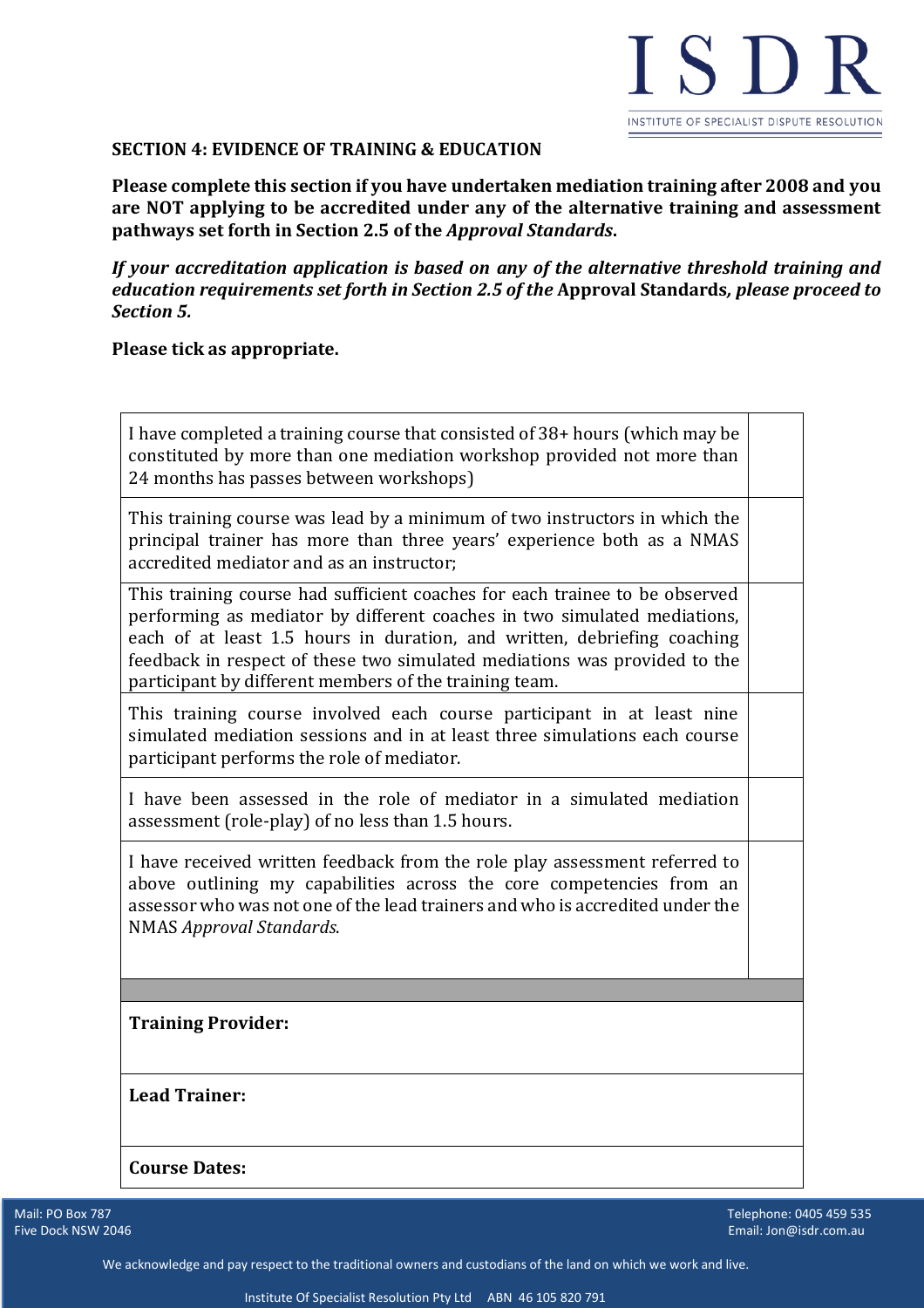

| <b>Assessment Date:</b> |                                  |
|-------------------------|----------------------------------|
|                         |                                  |
|                         |                                  |
| <b>Please Attach:</b>   | <b>Training Course Programme</b> |
|                         | Course Certificate               |
|                         | <b>Assessment Form</b>           |

 $\Gamma$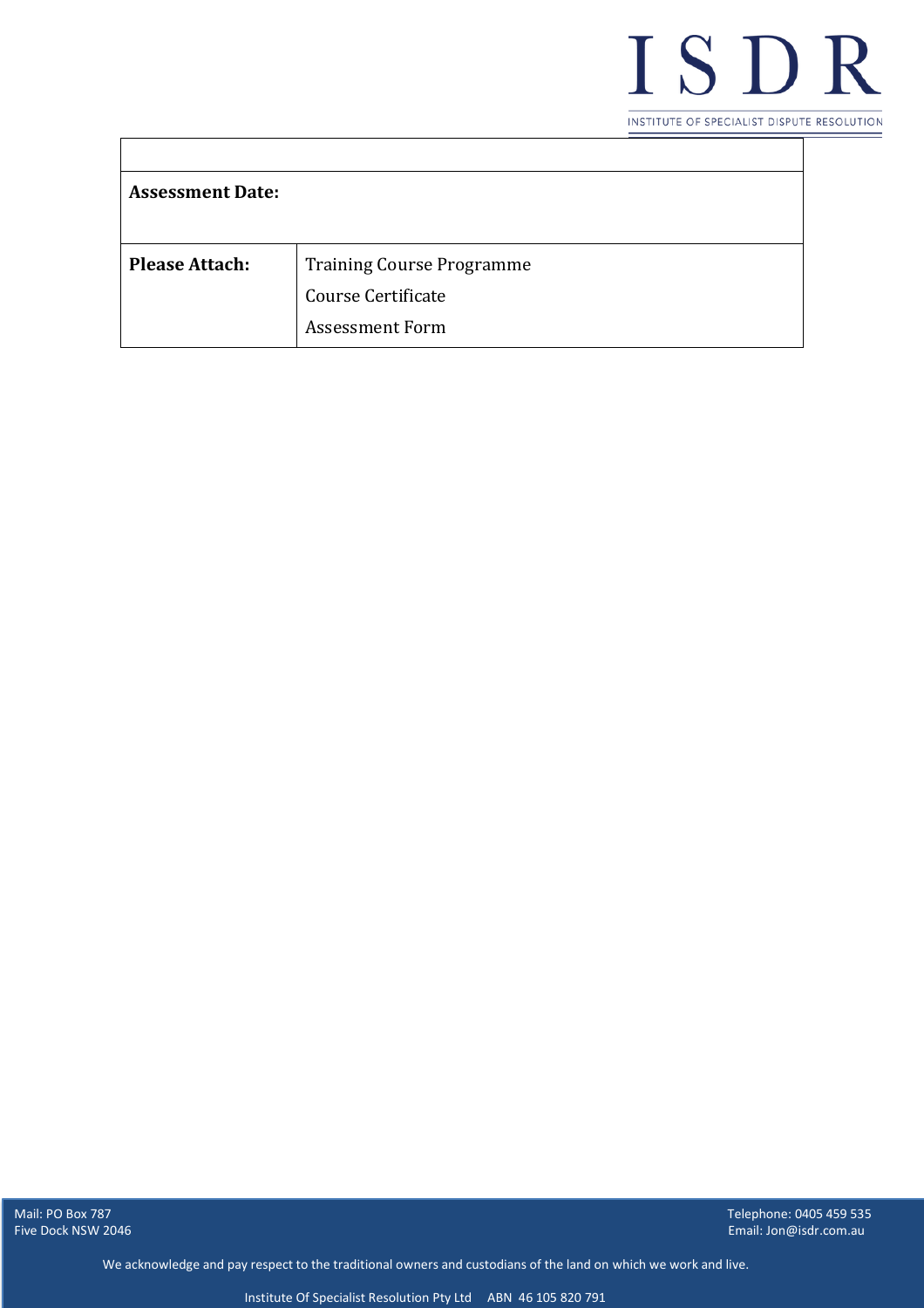

# **SECTION 5: ALTERNATIVE PATHWAYS TO MEETING THE TRAINING AND ASSESSMENT REQUIREMENTS**

**This section applies to mediators requesting accreditation in accordance with Section 2.5 of the** *Approval Standards***. Under Section 2.5, an applicant may alternatively meet the requirements for training and assessment by providing evidence to an RMAB regarding one of the pathways set forth below. Please indicate by a tick below which pathway you are seeking to satisfy the alternative pathway to accreditation.**

#### ☐ **Section 2.5(a) - Comparable training and assessment**

(a) having completed a mediator training course which is at least comparable to the training course described in Section 2.3 of *the Approval Standards*; and

(b) having been found competent in the assessment as described in Section 2.4 of the *Approval Standards*,

OR

#### ☐ **Section 2.5(b) - Experience, education and assessment**

(a) providing evidence to an RMAB of having conducted at least 100 hours of mediation, and otherwise met the continuing accreditation requirements described in Section 3 of the *Approval Standards* within the two years prior to the application; and

(b) providing two references attesting to the mediator's competence; and

(c) having completed mediator training, supervision or education to the satisfaction of the RMAB; and

(d) having been found competent in the assessment as described in Section 2.4 of the Approval Standards

OR

#### ☐ **Section 2.5(c) - CALD knowledge, experience and assessment**

(a) providing evidence to an RMAB that the applicant possesses appropriate mediation experience and knowledge of the unique values and traditions within the culturally and linguistically diverse (CALD) community with which the mediator identifies; and

(b) providing two references attesting to the mediator's competence; and

(c) having been found competent in the assessment as described in Section 2.4 of the *Approval Standards*.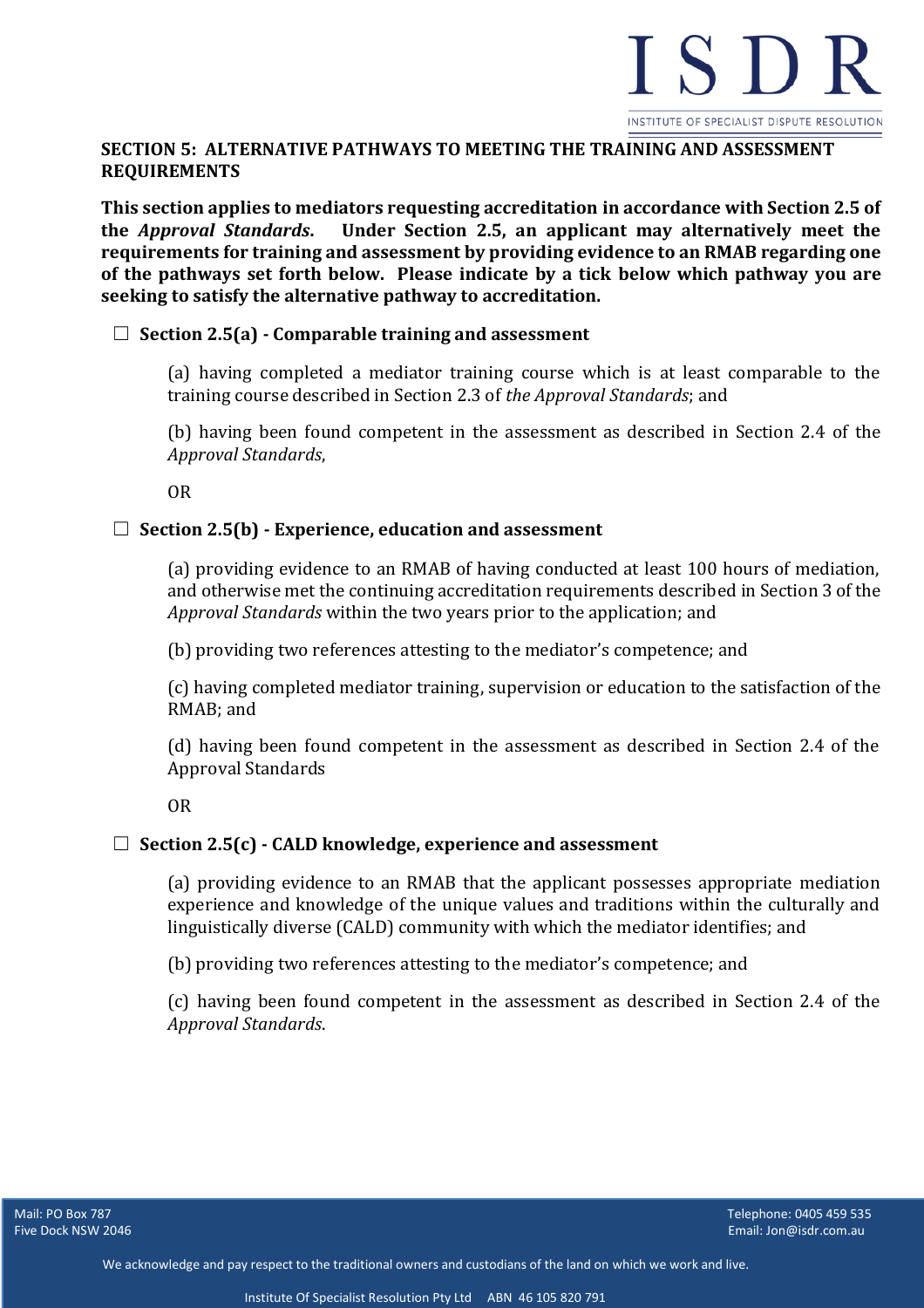

**SECTION 6:**

**Evidence of membership of a RMAB, or membership or employee of an or relationship organisation that has a relevant ethical code or standard and a complaints and disciplinary procedure that can address complaints against mediators (such as The Institute of Specialist Dispute Resolution or a law society or bar association.)**

**Name of Association or Organisation/s:**

#### **SECTION 7: RELEVANT PROFESSIONAL INSURANCE**

**Section 2(j) of the** *Approval Standards* **provides that an applicant must be covered by relevant professional indemnity insurance, or have statutory immunity.** 

#### **Declaration**

| I confirm that I have the required professional indemnity and public liability insurance<br>and I attach relevant evidence of this. |       |
|-------------------------------------------------------------------------------------------------------------------------------------|-------|
| Signed:                                                                                                                             | Date: |
|                                                                                                                                     |       |

#### **SECTION 8:**

# **ATTACHMENTS**

Five Dock NSW 2046

المستقل بين المستقل المستقل المستقل المستقل المستقل المستقل المستقل المستقل المستقل المستقل المستقل المستقل المستقل المستقل المستقل المستقل المستقل المستقل المستقل المستقل المستقل المستقل المستقل المستقل المستقل المستقل ا Email: Jon@isdr.com.au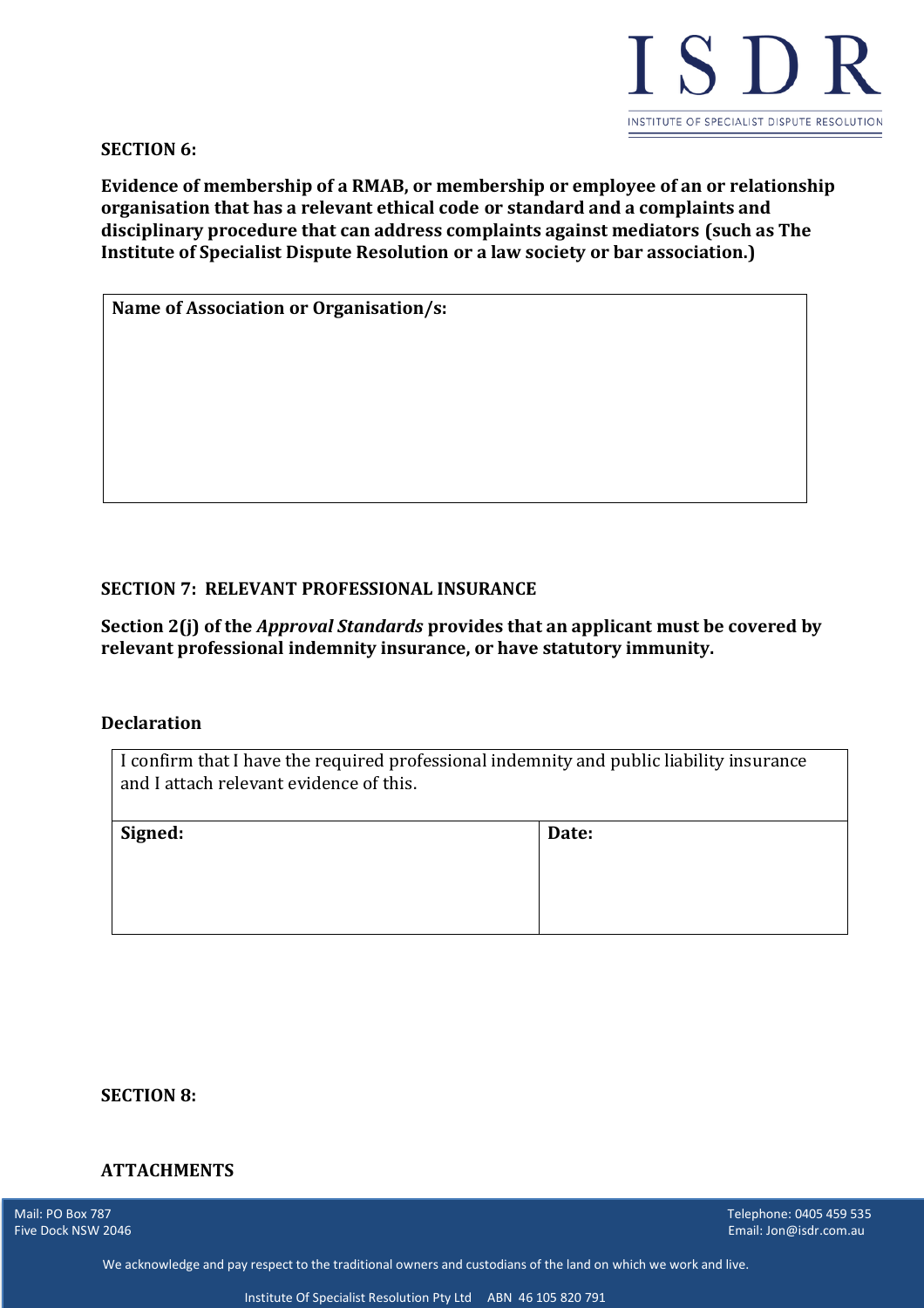

| <b>Section 2:</b> | 2 x references that include provide evidence that the applicant is of good<br>character and that they are regarded as suited to practice mediation by<br>reference to their life, social and work experience.                                                                                                              |
|-------------------|----------------------------------------------------------------------------------------------------------------------------------------------------------------------------------------------------------------------------------------------------------------------------------------------------------------------------|
| <b>Section 4:</b> | Course Certificate<br>Assessment Form<br><b>Training Course Programme</b>                                                                                                                                                                                                                                                  |
| <b>Section 5:</b> | A written submission explaining how you have met the requirements set<br>out in section 2.5(a), 2.5(b) or 2.5(c), as the case may be.                                                                                                                                                                                      |
| Section 6:        | Evidence of membership of or relationship with a professional<br>association or organisation that has appropriate relevant and ethical<br>requirements, complaints and disciplinary processes as well as ongoing<br>support such as The Institute of Specialist Dispute Resolution or a law<br>society or bar association. |
| <b>Section 7:</b> | Evidence of Relevant Insurance, Statutory or Indemnity or Employee Status.                                                                                                                                                                                                                                                 |

# **PAYMENT OF ACCREDITATION FEE**

Payment (or confirmation of EFT) of \$XXX accreditation fee is required with this application, by cheque or EFT. Of this fee, \$90 will be remitted to the Mediator Standards Board. The remaining \$XX is retained by ISDR to contribute towards administration costs.

Account Name: Jon Graham Consulting BSB: 112-879 Account Number: 041426753

Five Dock NSW 2046

Mail: PO Box 787 Telephone: 0405 459 535 Email: Jon@isdr.com.au